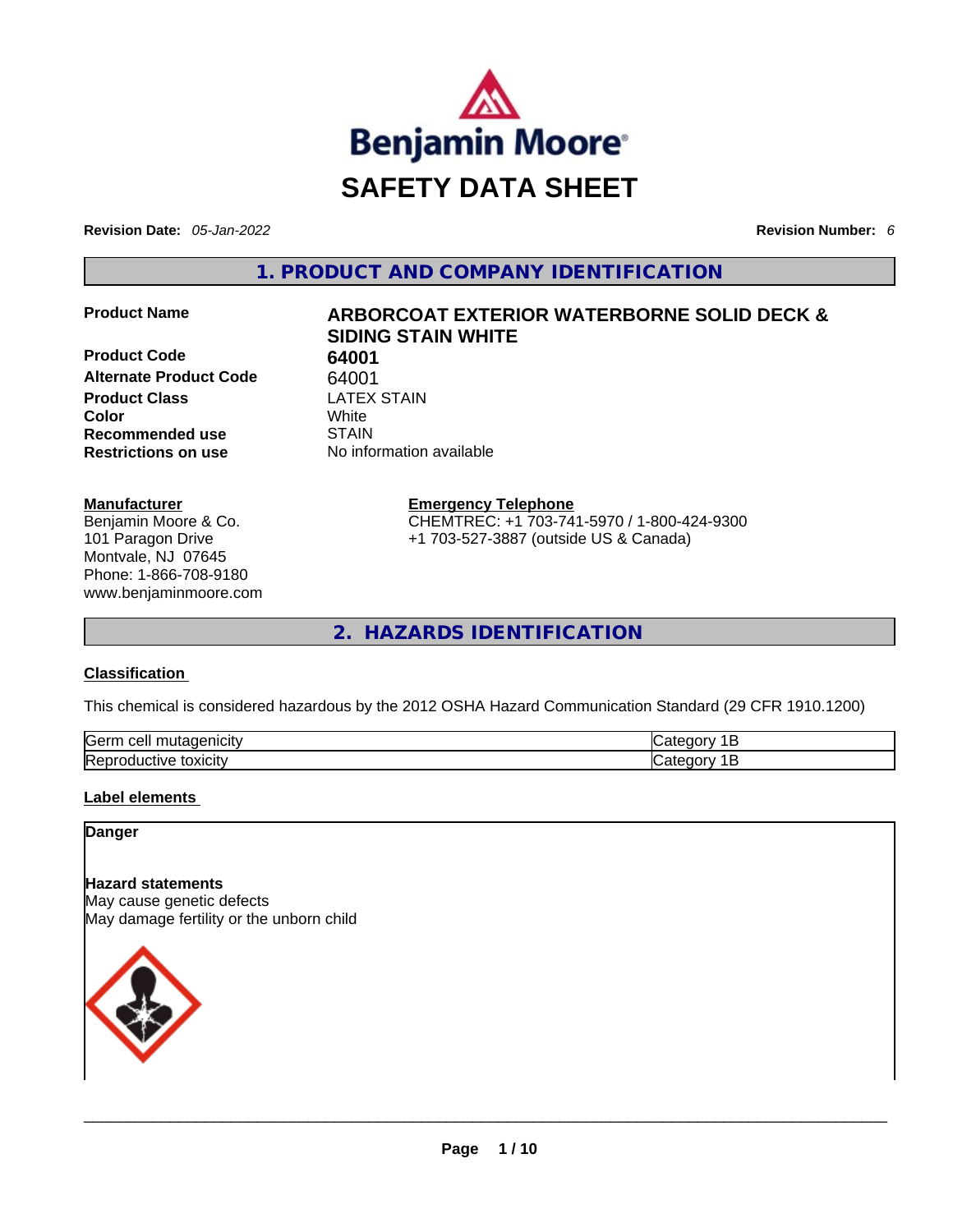#### **Appearance** liquid

**Odor** little or no odor

#### **Precautionary Statements - Prevention**

Obtain special instructions before use Do not handle until all safety precautions have been read and understood Use personal protective equipment as required

#### **Precautionary Statements - Response**

IF exposed or concerned: Get medical advice/attention

#### **Precautionary Statements - Storage**

Store locked up

**Precautionary Statements - Disposal** Dispose of contents/container to an approved waste disposal plant

# **Hazards not otherwise classified (HNOC)**

Not applicable

#### **Other information**

No information available

**WARNING:** This product contains isothiazolinone compounds at levels of <0.1%. These substances are biocides commonly found in most paints and a variety of personal care products as a preservative. Certain individuals may be sensitive or allergic to these substances, even at low levels.

# **3. COMPOSITION INFORMATION ON COMPONENTS**

| <b>Chemical name</b>                                                         | <b>CAS No.</b> | Weight-%    |
|------------------------------------------------------------------------------|----------------|-------------|
| Titanium dioxide                                                             | 13463-67-7     | $20 - 25$   |
| Nepheline syenite                                                            | 37244-96-5     | $10 - 15$   |
| Diatomaceous earth                                                           | 61790-53-2     | 1 - 5       |
| Propanoic acid, 2-methyl-, monoester with<br>2,2,4-trimethyl-1,3-pentanediol | 25265-77-4     | 1 - 5       |
| Zinc oxide                                                                   | 1314-13-2      | l - 5       |
| Carbamic acid, 1H-benzimidazol-2-yl-, methyl<br>ester                        | 10605-21-7     | $0.1 - 0.5$ |

|                       | 4. FIRST AID MEASURES                                                                                    |
|-----------------------|----------------------------------------------------------------------------------------------------------|
| <b>General Advice</b> | If symptoms persist, call a physician. Show this safety data sheet to the doctor in<br>attendance.       |
| <b>Eye Contact</b>    | Rinse thoroughly with plenty of water for at least 15 minutes and consult a<br>physician.                |
| <b>Skin Contact</b>   | Wash off immediately with soap and plenty of water while removing all<br>contaminated clothes and shoes. |
| <b>Inhalation</b>     | Move to fresh air. If symptoms persist, call a physician.                                                |
|                       |                                                                                                          |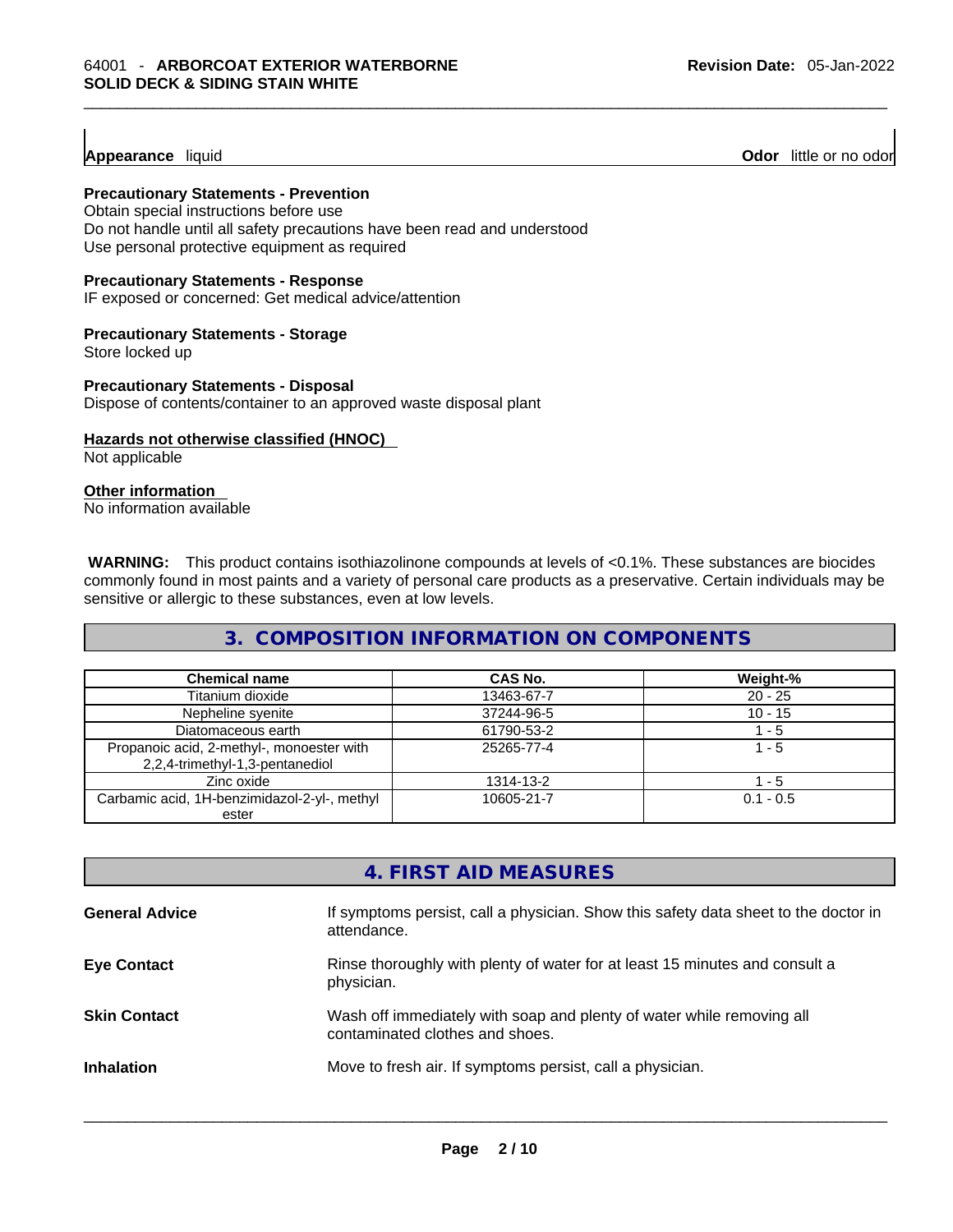| Ingestion                                                                        | Clean mouth with water and afterwards drink plenty of water. Consult a physician<br>if necessary. |                                                                                                                                              |  |
|----------------------------------------------------------------------------------|---------------------------------------------------------------------------------------------------|----------------------------------------------------------------------------------------------------------------------------------------------|--|
| <b>Most Important</b><br><b>Symptoms/Effects</b>                                 | None known.                                                                                       |                                                                                                                                              |  |
| <b>Notes To Physician</b>                                                        | Treat symptomatically.                                                                            |                                                                                                                                              |  |
|                                                                                  |                                                                                                   | 5. FIRE-FIGHTING MEASURES                                                                                                                    |  |
| <b>Suitable Extinguishing Media</b>                                              |                                                                                                   | Use extinguishing measures that are appropriate to local<br>circumstances and the surrounding environment.                                   |  |
| Protective equipment and precautions for firefighters                            |                                                                                                   | As in any fire, wear self-contained breathing apparatus<br>pressure-demand, MSHA/NIOSH (approved or equivalent)<br>and full protective gear. |  |
| <b>Specific Hazards Arising From The Chemical</b>                                |                                                                                                   | Closed containers may rupture if exposed to fire or<br>extreme heat.                                                                         |  |
| Sensitivity to mechanical impact                                                 |                                                                                                   | No                                                                                                                                           |  |
| Sensitivity to static discharge                                                  |                                                                                                   | No                                                                                                                                           |  |
| <b>Flash Point Data</b><br>Flash point (°F)<br>Flash Point (°C)<br><b>Method</b> |                                                                                                   | Not applicable<br>Not applicable<br>Not applicable                                                                                           |  |
| <b>Flammability Limits In Air</b>                                                |                                                                                                   |                                                                                                                                              |  |
| <b>Lower flammability limit:</b><br><b>Upper flammability limit:</b>             |                                                                                                   | Not applicable<br>Not applicable                                                                                                             |  |
| Health: 2<br><b>NFPA</b>                                                         | Flammability: 0                                                                                   | Instability: 0<br><b>Special: Not Applicable</b>                                                                                             |  |
| <b>NFPA Legend</b>                                                               |                                                                                                   |                                                                                                                                              |  |

- 0 Not Hazardous
- 1 Slightly
- 2 Moderate
- 3 High
- 4 Severe

*The ratings assigned are only suggested ratings, the contractor/employer has ultimate responsibilities for NFPA ratings where this system is used.* 

*Additional information regarding the NFPA rating system is available from the National Fire Protection Agency (NFPA) at www.nfpa.org.* 

|                             | 6. ACCIDENTAL RELEASE MEASURES                                           |
|-----------------------------|--------------------------------------------------------------------------|
| <b>Personal Precautions</b> | Avoid contact with skin, eyes and clothing. Ensure adequate ventilation. |
| <b>Other Information</b>    | Prevent further leakage or spillage if safe to do so.                    |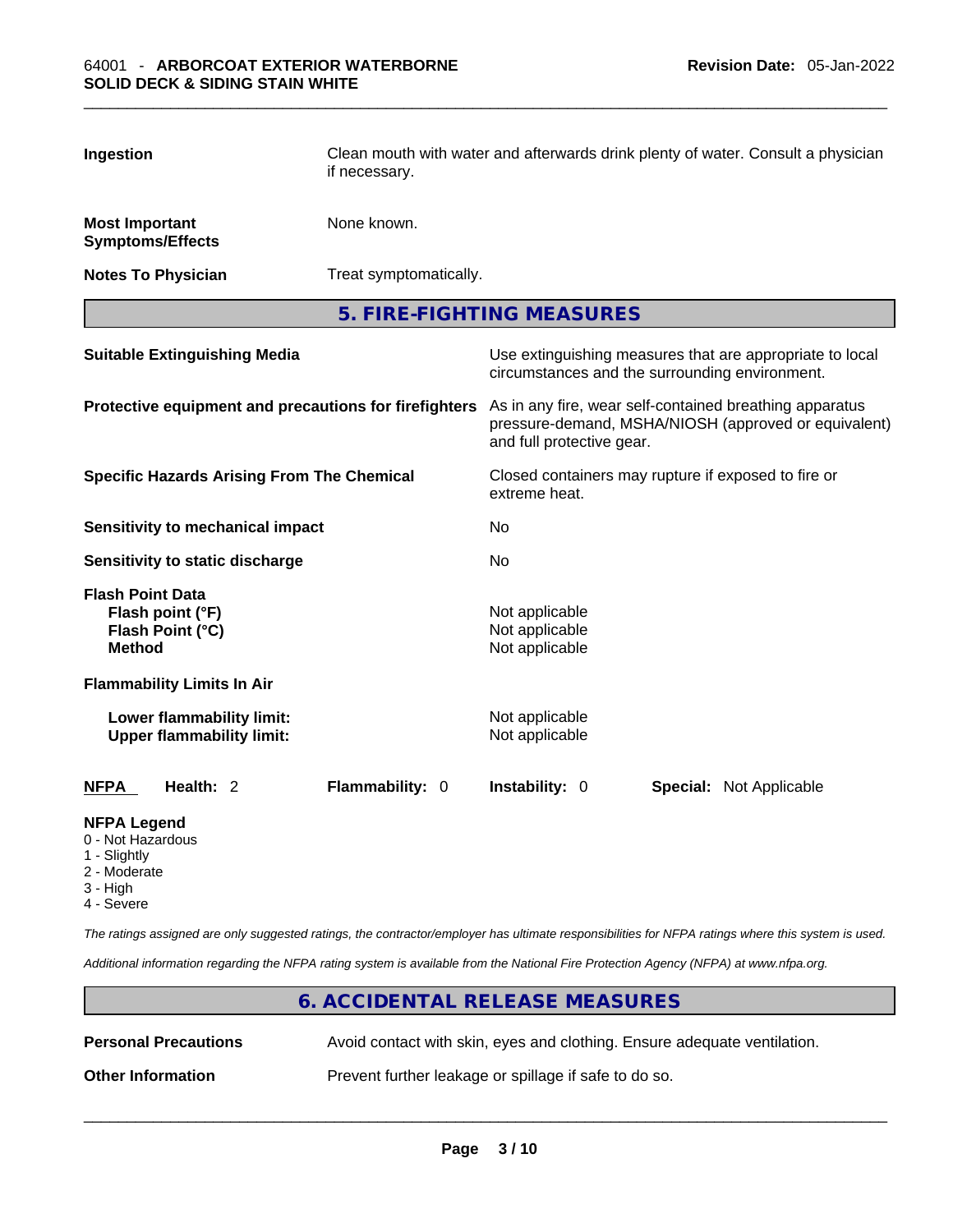| <b>Environmental precautions</b> | See Section 12 for additional Ecological Information.                                                                                                                            |  |  |
|----------------------------------|----------------------------------------------------------------------------------------------------------------------------------------------------------------------------------|--|--|
| <b>Methods for Cleaning Up</b>   | Soak up with inert absorbent material. Sweep up and shovel into suitable<br>containers for disposal.                                                                             |  |  |
|                                  | 7. HANDLING AND STORAGE                                                                                                                                                          |  |  |
| <b>Handling</b>                  | Avoid contact with skin, eyes and clothing. Avoid breathing vapors, spray mists or<br>sanding dust. In case of insufficient ventilation, wear suitable respiratory<br>equipment. |  |  |
| <b>Storage</b>                   | Keep container tightly closed. Keep out of the reach of children.                                                                                                                |  |  |
| <b>Incompatible Materials</b>    | No information available                                                                                                                                                         |  |  |
|                                  |                                                                                                                                                                                  |  |  |

# **8. EXPOSURE CONTROLS/PERSONAL PROTECTION**

#### **Exposure Limits**

| <b>Chemical name</b> | <b>ACGIH TLV</b>                                  | <b>OSHA PEL</b>            |
|----------------------|---------------------------------------------------|----------------------------|
| Titanium dioxide     | TWA: $10 \text{ mg/m}^3$                          | 15 mg/m $3$ - TWA          |
| Diatomaceous earth   | N/E                                               |                            |
|                      |                                                   | 20 mppcf - TWA             |
| Zinc oxide           | STEL: 10 mg/m <sup>3</sup> respirable particulate | $5 \text{ mg/m}^3$ - TWA   |
|                      | matter                                            | 15 mg/m <sup>3</sup> - TWA |
|                      | TWA: 2 mg/m <sup>3</sup> respirable particulate   |                            |
|                      | matter                                            |                            |

#### **Legend**

ACGIH - American Conference of Governmental Industrial Hygienists Exposure Limits OSHA - Occupational Safety & Health Administration Exposure Limits N/E - Not Established

**Engineering Measures** Ensure adequate ventilation, especially in confined areas.

#### **Personal Protective Equipment**

| <b>Eye/Face Protection</b>    | Safety glasses with side-shields.                                                |
|-------------------------------|----------------------------------------------------------------------------------|
| <b>Skin Protection</b>        | Protective gloves and impervious clothing.                                       |
| <b>Respiratory Protection</b> | Use only with adequate ventilation. In operations where exposure limits are      |
|                               | exceeded, use a NIOSH approved respirator that has been selected by a            |
|                               | technically qualified person for the specific work conditions. When spraying the |
|                               | product or applying in confined areas, wear a NIOSH approved respirator          |
|                               | specified for paint spray or organic vapors.                                     |
| <b>Hygiene Measures</b>       | Avoid contact with skin, eyes and clothing. Remove and wash contaminated         |
|                               | clothing before re-use. Wash thoroughly after handling.                          |

# **9. PHYSICAL AND CHEMICAL PROPERTIES**

**Appearance liquid** 

**Odor** little or no odor \_\_\_\_\_\_\_\_\_\_\_\_\_\_\_\_\_\_\_\_\_\_\_\_\_\_\_\_\_\_\_\_\_\_\_\_\_\_\_\_\_\_\_\_\_\_\_\_\_\_\_\_\_\_\_\_\_\_\_\_\_\_\_\_\_\_\_\_\_\_\_\_\_\_\_\_\_\_\_\_\_\_\_\_\_\_\_\_\_\_\_\_\_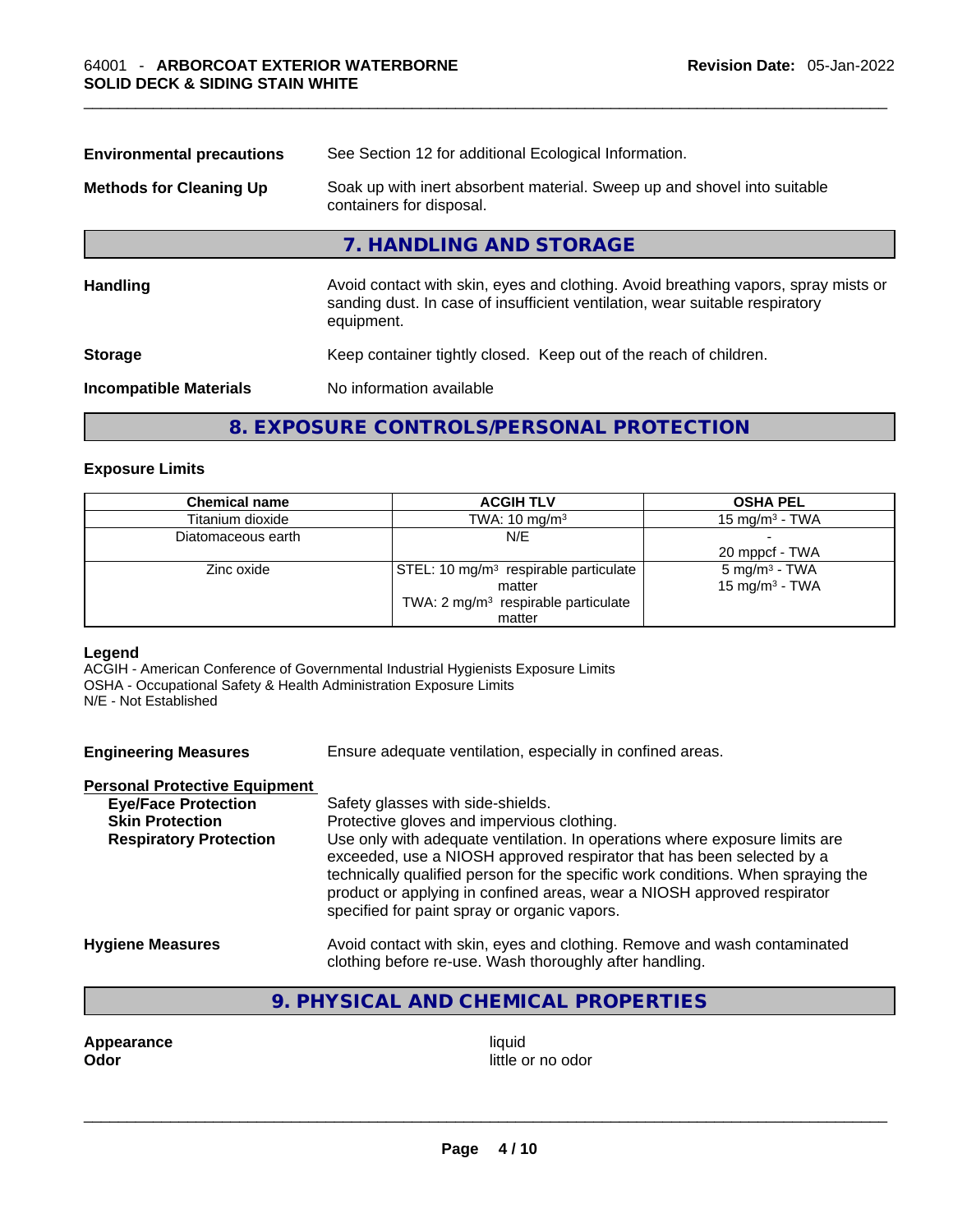**Odor Threshold** No information available **Density (lbs/gal)** 11.7 - 12.1 **Specific Gravity** 1.42 - 1.44 **pH bH 1 Viscosity (cps) Viscosity (cps) No information available Solubility(ies)** No information available in the solution of the solution of the solution available in the solution of the solution of the solution of the solution of the solution of the solution of the solution of the so **Water solubility No information available No information available Evaporation Rate No information available Vapor pressure No information available Vapor pressure No information available Vapor density No information available No information available Wt. % Solids** 50 - 60<br> **Vol. % Solids** 35 - 45 **Vol. % Solids Wt. % Volatiles** 40 - 50 **Vol. % Volatiles** 55 - 65 **VOC Regulatory Limit (g/L)** < 100 **Boiling Point (°F)** 212 **Boiling Point (°C)** 100 **Freezing point (°F)** 32 **Freezing Point (°C)** 0 **Flash point (°F)**<br> **Flash Point (°C)**<br> **Flash Point (°C)**<br> **C Flash Point (°C) Method** Not applicable<br> **Flammability (solid, gas)** Not applicable Not applicable **Flammability (solid, gas)** Not applicable Not applicable<br>
Upper flammability limit: Not applicable **Upper flammability limit: Lower flammability limit:**<br> **Autoianition Temperature (°F)** Not applicable Not applicable not a Not applicable **Autoignition Temperature (°F) Autoignition Temperature (°C)** No information available **Decomposition Temperature (°F)** No information available **Decomposition Temperature (°C)** No information available **Partition coefficient** No information available

**No information available** 

# **10. STABILITY AND REACTIVITY**

| <b>Reactivity</b>                         | Not Applicable                           |
|-------------------------------------------|------------------------------------------|
| <b>Chemical Stability</b>                 | Stable under normal conditions.          |
| <b>Conditions to avoid</b>                | Prevent from freezing.                   |
| <b>Incompatible Materials</b>             | No materials to be especially mentioned. |
| <b>Hazardous Decomposition Products</b>   | None under normal use.                   |
| <b>Possibility of hazardous reactions</b> | None under normal conditions of use.     |

**11. TOXICOLOGICAL INFORMATION** 

**Product Information**

**Information on likely routes of exposure**

**Principal Routes of Exposure** Eye contact, skin contact and inhalation. \_\_\_\_\_\_\_\_\_\_\_\_\_\_\_\_\_\_\_\_\_\_\_\_\_\_\_\_\_\_\_\_\_\_\_\_\_\_\_\_\_\_\_\_\_\_\_\_\_\_\_\_\_\_\_\_\_\_\_\_\_\_\_\_\_\_\_\_\_\_\_\_\_\_\_\_\_\_\_\_\_\_\_\_\_\_\_\_\_\_\_\_\_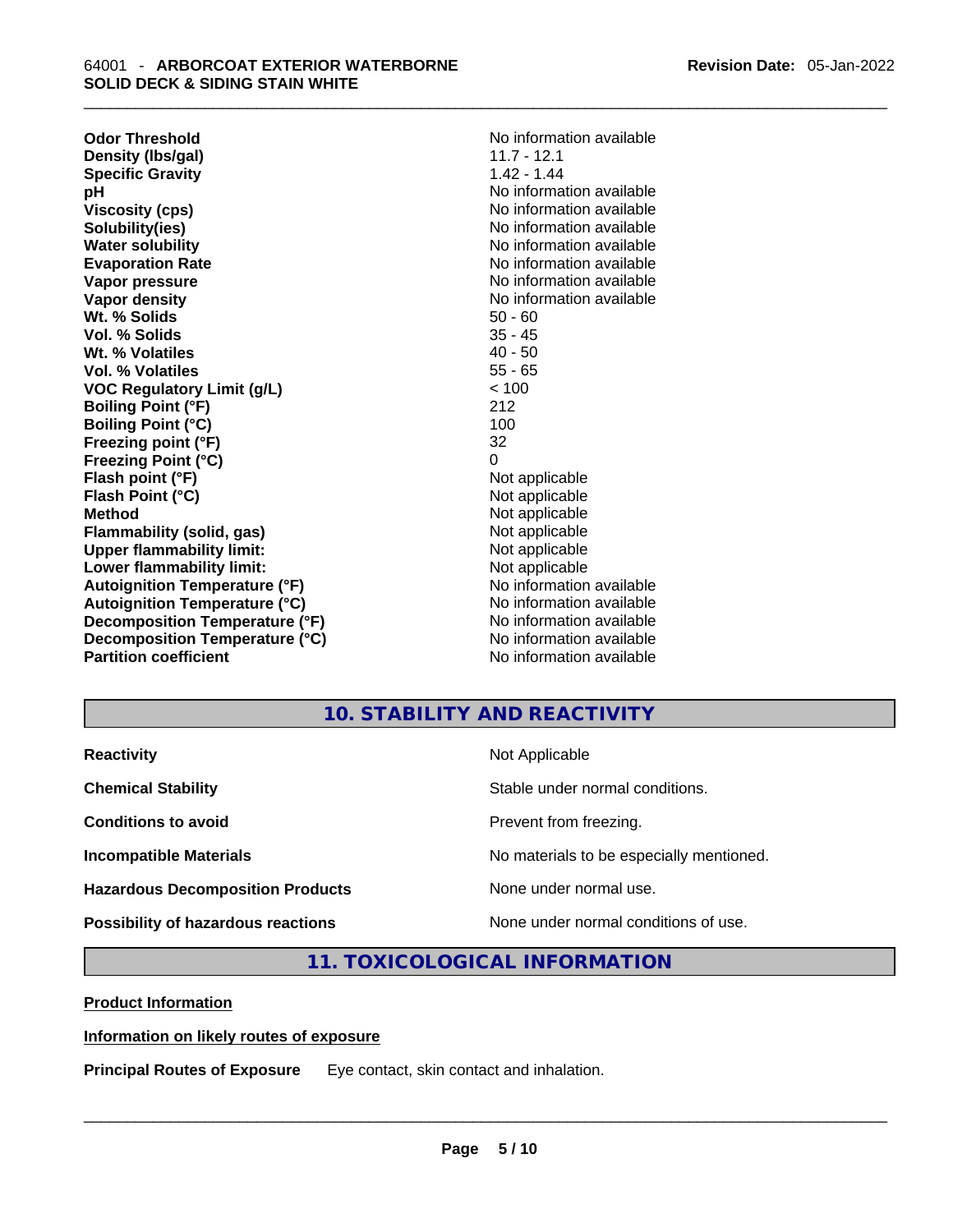| No information available                                                                                        |
|-----------------------------------------------------------------------------------------------------------------|
| Symptoms related to the physical, chemical and toxicological characteristics                                    |
| No information available                                                                                        |
| Delayed and immediate effects as well as chronic effects from short and long-term exposure                      |
| May cause slight irritation.                                                                                    |
| Substance may cause slight skin irritation. Prolonged or repeated contact may dry<br>skin and cause irritation. |
| May cause irritation of respiratory tract.                                                                      |
| Ingestion may cause gastrointestinal irritation, nausea, vomiting and diarrhea.                                 |
| No information available                                                                                        |
| No information available.                                                                                       |
| Suspected of causing genetic defects.                                                                           |
| May damage fertility or the unborn child.                                                                       |
| No information available.                                                                                       |
| No information available.                                                                                       |
| No information available.                                                                                       |
| No information available.                                                                                       |
| No information available.                                                                                       |
| No information available                                                                                        |
|                                                                                                                 |

#### **Numerical measures of toxicity**

**The following values are calculated based on chapter 3.1 of the GHS document**

| ATEmix (oral)          | 34140 mg/kg  |
|------------------------|--------------|
| <b>ATEmix (dermal)</b> | 150786 mg/kg |

#### **Component Information**

| Chemical name                                                                                 | Oral LD50             | Dermal LD50              | Inhalation LC50          |
|-----------------------------------------------------------------------------------------------|-----------------------|--------------------------|--------------------------|
| Titanium dioxide<br>13463-67-7                                                                | $> 10000$ mg/kg (Rat) |                          | $\overline{\phantom{0}}$ |
| Propanoic acid, 2-methyl-,<br>monoester with<br>2,2,4-trimethyl-1,3-pentanediol<br>25265-77-4 | $=$ 3200 mg/kg (Rat)  | $> 15200$ mg/kg (Rat)    |                          |
| Zinc oxide<br>1314-13-2                                                                       | $>$ 5000 mg/kg (Rat)  |                          |                          |
| Carbamic acid,<br>1H-benzimidazol-2-yl-, methyl ester<br>10605-21-7                           | $>$ 5050 mg/kg (Rat)  | $> 10000$ mg/kg (Rabbit) | $\overline{\phantom{0}}$ |

#### **Chronic Toxicity**

#### **Carcinogenicity**

*The information below indicates whether each agency has listed any ingredient as a carcinogen:.* 

| <b>Chemical name</b> | <b>IARC</b>         | <b>NTP</b> | <b>OSHA</b> |
|----------------------|---------------------|------------|-------------|
|                      | 2B - Possible Human |            | Listed      |
|                      |                     |            |             |
|                      |                     |            |             |
|                      |                     |            |             |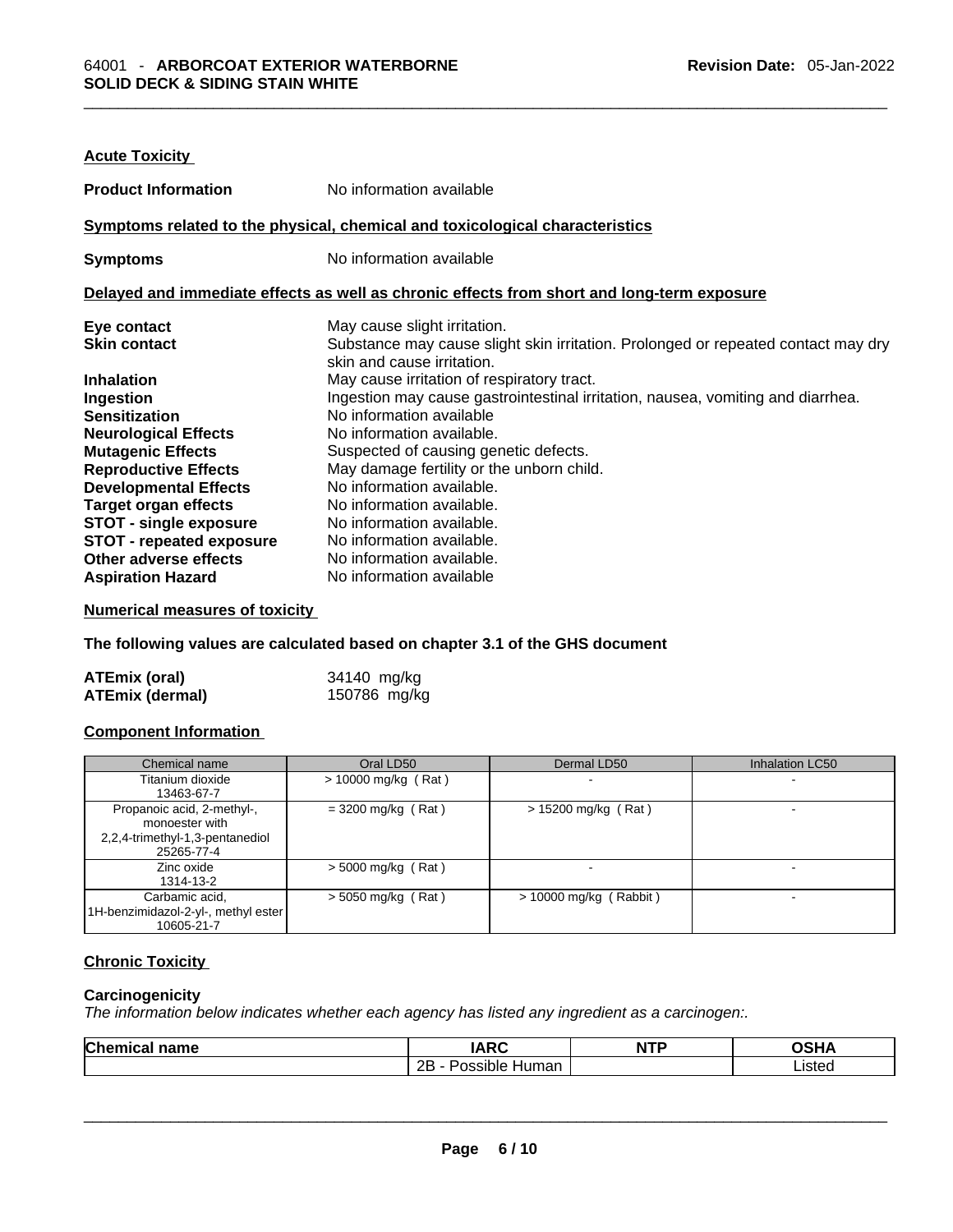| $- - -$<br>. н<br>ш<br><b>XIII</b><br><br>ш | . |  |
|---------------------------------------------|---|--|
|                                             |   |  |

• Although IARC has classified titanium dioxide as possibly carcinogenic to humans (2B), their summary concludes: "No significant exposure to titanium dioxide is thought to occur during the use of products in which titanium dioxide is bound to other materials, such as paint."

#### **Legend**

IARC - International Agency for Research on Cancer NTP - National Toxicity Program OSHA - Occupational Safety & Health Administration

**12. ECOLOGICAL INFORMATION** 

### **Ecotoxicity Effects**

The environmental impact of this product has not been fully investigated.

#### **Product Information**

#### **Acute Toxicity to Fish**

No information available

#### **Acute Toxicity to Aquatic Invertebrates**

No information available

#### **Acute Toxicity to Aquatic Plants**

No information available

#### **Persistence / Degradability**

No information available.

#### **Bioaccumulation**

There is no data for this product.

#### **Mobility in Environmental Media**

No information available.

#### **Ozone**

No information available

#### **Component Information**

#### **Acute Toxicity to Fish**

```
Titanium dioxide
LC50: > 1000 mg/L (Fathead Minnow - 96 hr.)
Carbamic acid, 1H-benzimidazol-2-yl-, methyl ester
LC50: 1.5 mg/L (Rainbow Trout - 96 hr.)
```
#### **Acute Toxicity to Aquatic Invertebrates**

Carbamic acid, 1H-benzimidazol-2-yl-, methyl ester LC50: 0.22 mg/L (water flea - 48 hr.)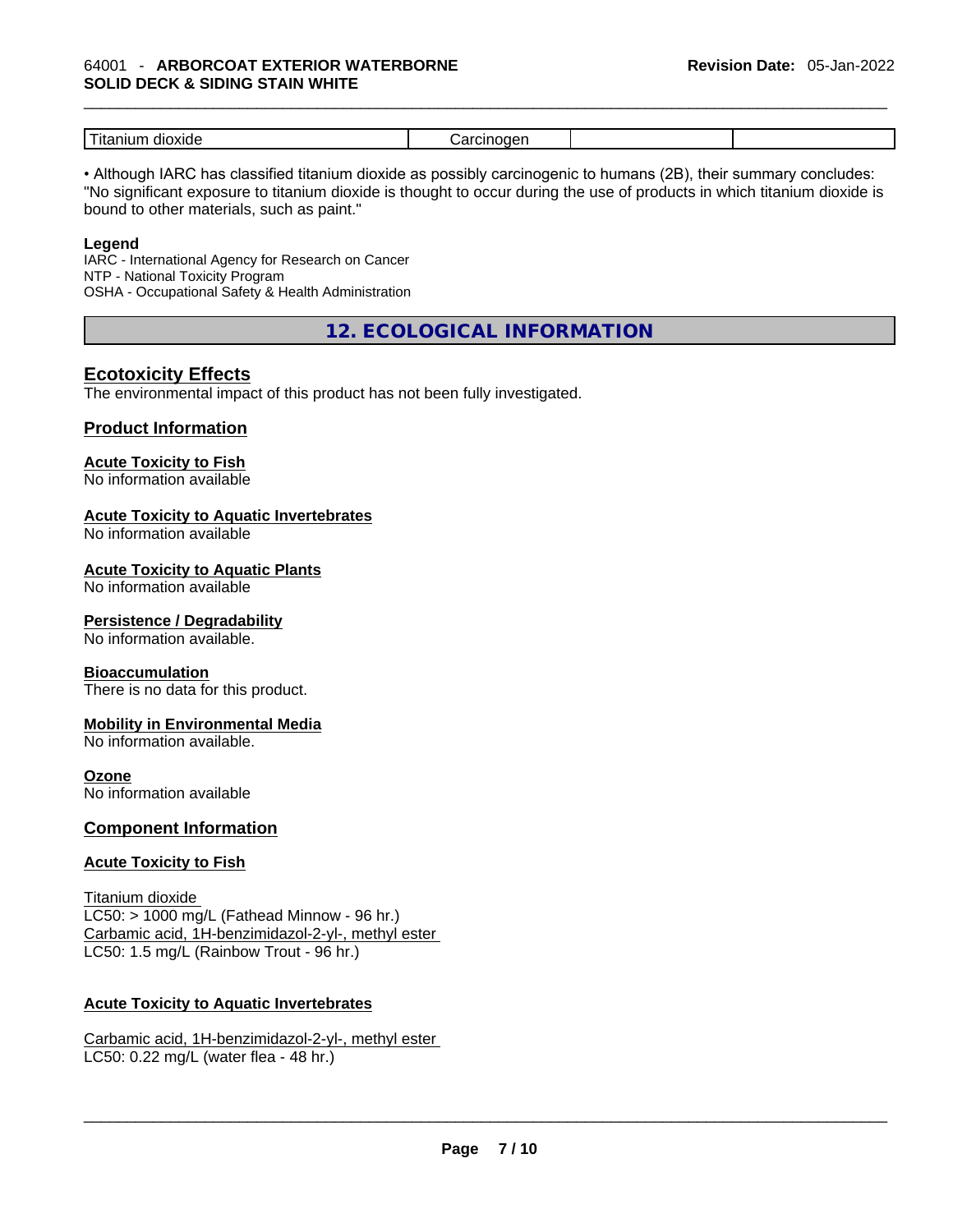#### **Acute Toxicity to Aquatic Plants**

No information available

|                              | 13. DISPOSAL CONSIDERATIONS                                                                                                                                                                                               |
|------------------------------|---------------------------------------------------------------------------------------------------------------------------------------------------------------------------------------------------------------------------|
| <b>Waste Disposal Method</b> | Dispose of in accordance with federal, state, and local regulations. Local<br>requirements may vary, consult your sanitation department or state-designated<br>environmental protection agency for more disposal options. |
|                              | <b>14. TRANSPORT INFORMATION</b>                                                                                                                                                                                          |
| <b>DOT</b>                   | Not regulated                                                                                                                                                                                                             |
| <b>ICAO/IATA</b>             | Not regulated                                                                                                                                                                                                             |
| <b>IMDG/IMO</b>              | Not regulated                                                                                                                                                                                                             |
|                              | <b>15. REGULATORY INFORMATION</b>                                                                                                                                                                                         |

# **International Inventories**

| <b>TSCA: United States</b> | Yes - All components are listed or exempt. |
|----------------------------|--------------------------------------------|
| <b>DSL: Canada</b>         | Yes - All components are listed or exempt. |

## **Federal Regulations**

| SARA 311/312 hazardous categorization |  |
|---------------------------------------|--|
|                                       |  |

| Acute health hazard               | Nο  |
|-----------------------------------|-----|
| Chronic Health Hazard             | Yes |
| Fire hazard                       | Nο  |
| Sudden release of pressure hazard | No  |
| <b>Reactive Hazard</b>            | N٥  |

#### **SARA 313**

Section 313 of Title III of the Superfund Amendments and Reauthorization Act of 1986 (SARA). This product contains a chemical or chemicals which are subject to the reporting requirements of the Act and Title 40 of the Code of Federal Regulations, Part 372:

| <b>Chemical name</b> | CAS No.   | Weight-% | <b>CERCLA/SARA 313</b><br>(de minimis concentration) |
|----------------------|-----------|----------|------------------------------------------------------|
| Zinc oxide           | 1314-13-2 |          |                                                      |

### **Clean Air Act,Section 112 Hazardous Air Pollutants (HAPs) (see 40 CFR 61)**

This product contains the following HAPs:

*None*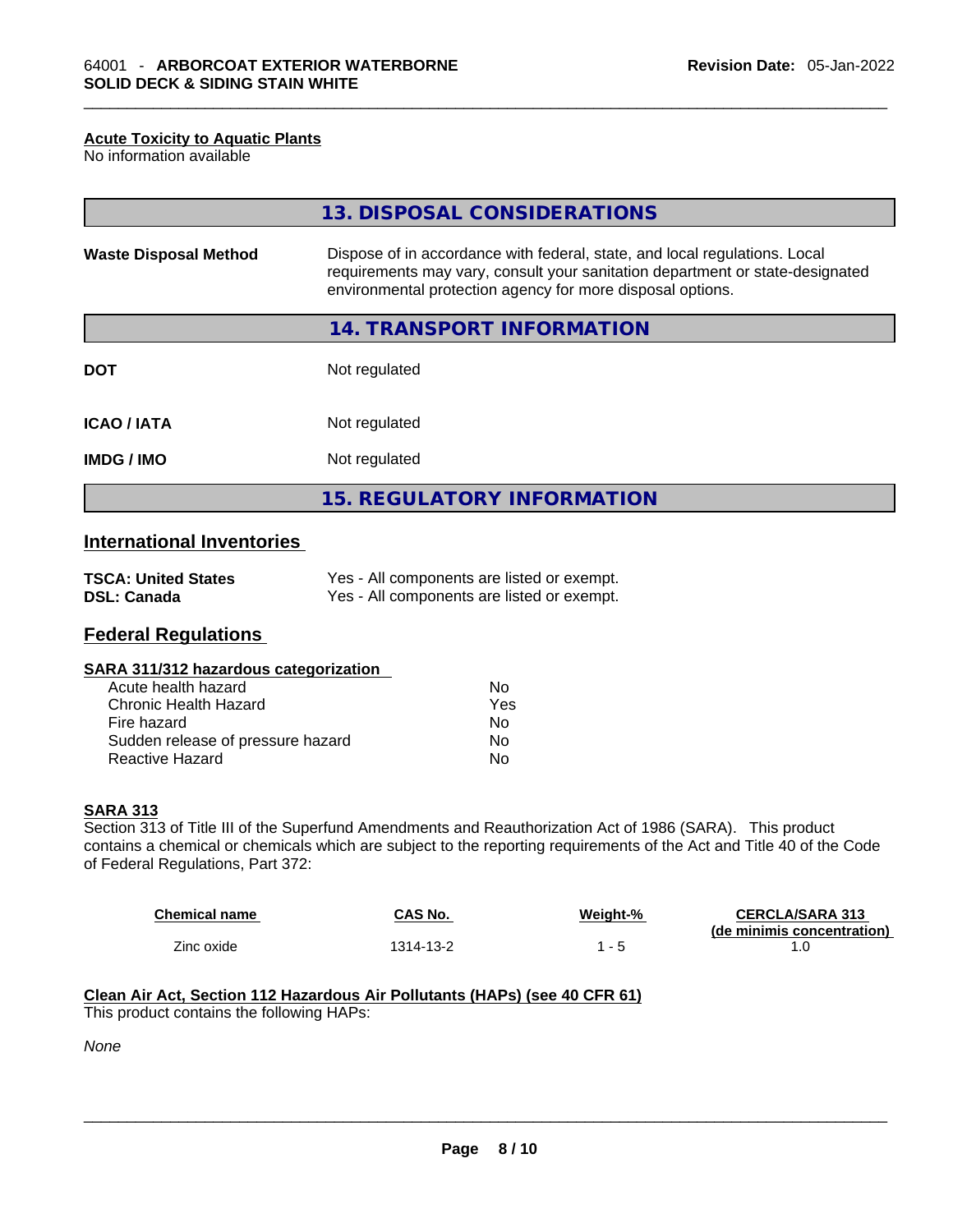# **US State Regulations**

#### **California Proposition 65**

**WARNING:** This product can expose you to chemicals including Titanium dioxide, which are known to the State of California to cause cancer, and Ethylene glycol which are known to the State of California to cause birth defects or other reproductive harm. For more information go to www.P65Warnings.ca.gov

### **State Right-to-Know**

| <b>Chemical name</b>                  | <b>Massachusetts</b> | <b>New Jersey</b> | Pennsylvania |
|---------------------------------------|----------------------|-------------------|--------------|
| Titanium dioxide                      |                      |                   |              |
| Diatomaceous earth                    |                      |                   |              |
| Zinc oxide                            |                      |                   |              |
| Carbamic acid, 1H-benzimidazol-2-yl-, |                      |                   |              |
| methyl ester                          |                      |                   |              |

#### **Legend**

X - Listed

# **16. OTHER INFORMATION**

| HMIS - | Health: $2^*$ | <b>Flammability: 0</b> | <b>Reactivity: 0 PPE: -</b> |  |  |
|--------|---------------|------------------------|-----------------------------|--|--|
|        |               |                        |                             |  |  |

#### **HMIS Legend** 0 - Minimal Hazard

- 1 Slight Hazard
- 2 Moderate Hazard
- 3 Serious Hazard
- 4 Severe Hazard
- \* Chronic Hazard

X - Consult your supervisor or S.O.P. for "Special" handling instructions.

Note: The PPE rating has intentionally been left blank. Choose appropriate PPE that will protect employees from the hazards the material will *present under the actual normal conditions of use.* 

*Caution: HMISÒ ratings are based on a 0-4 rating scale, with 0 representing minimal hazards or risks, and 4 representing significant hazards or risks. Although HMISÒ ratings are not required on MSDSs under 29 CFR 1910.1200, the preparer, has chosen to provide them. HMISÒ ratings are to be used only in conjunction with a fully implemented HMISÒ program by workers who have received appropriate HMISÒ training. HMISÒ is a registered trade and service mark of the NPCA. HMISÒ materials may be purchased exclusively from J. J. Keller (800) 327-6868.* 

 **WARNING!** If you scrape, sand, or remove old paint, you may release lead dust. LEAD IS TOXIC. EXPOSURE TO LEAD DUST CAN CAUSE SERIOUS ILLNESS, SUCH AS BRAIN DAMAGE, ESPECIALLY IN CHILDREN. PREGNANT WOMEN SHOULD ALSO AVOID EXPOSURE.Wear a NIOSH approved respirator to control lead exposure. Clean up carefully with a HEPA vacuum and a wet mop. Before you start, find out how to protect yourself and your family by contacting the National Lead Information Hotline at 1-800-424-LEAD or log on to www.epa.gov/lead.

**Prepared By Product Stewardship Department**